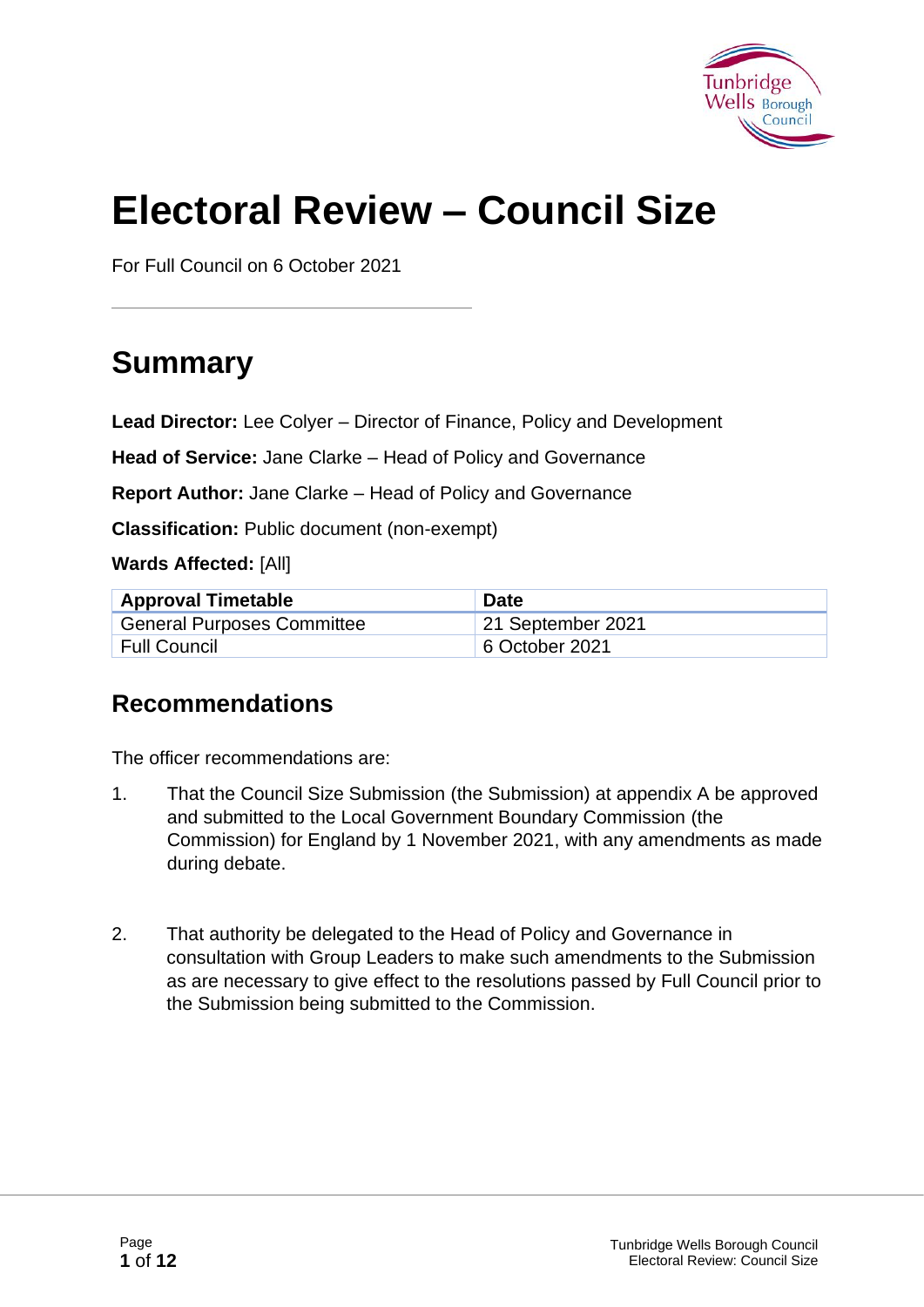

## **1 Introduction and Background**

- 1.1 This report presents information on the results of the recent public consultation regarding council numbers and recommends that the Submission be discussed and agreed at Full Council.
- 1.2 The deadline for the Submission to the Commission is 9 November 2021.
- 1.3 The draft has been developed following the results of the consultation, two Council Size workshops run with General Purposes Committee members, and Group Leaders, held on 19 August and 6 September 2021, and evidence gathered about the role of a councillor at Tunbridge Wells Borough Council, and how this has changed over time.
- 1.4 The Council is being asked by the Commission to complete a submission on Council Size (draft attached at **appendix A**).
- 1.5 Whilst the ideal position would be for the Council as a whole to approve a submission based on a majority vote at Full Council, this is not in fact necessary for the Electoral Review. If Full Council cannot agree a submission then individuals, groups of individuals or political parties are able to submit their own views using the template. The Commission will take all views into account when determining Council Size. The Commission's guidance on completing the template is available on the website at [https://www.lgbce.org.uk/how-reviews](https://www.lgbce.org.uk/how-reviews-work/technical-guidance)[work/technical-guidance.](https://www.lgbce.org.uk/how-reviews-work/technical-guidance)

## **2 Results of the Workshops**

- 2.1 Two workshops were held with the members of General Purposes Committee, plus Group Leaders, on 19 August and 6 September. These workshops looked in more detail at the three areas of focus in the template, with some tentative conclusions made at the end of the second workshop. It should be noted however that the conclusions were not universally supported, and there is a range of differing views regarding future Council Size.
- 2.2 The three areas of focus that the Commission is looking to understand more about are:
	- Strategic Leadership
	- Accountability
	- Community Leadership
- 2.3 Further analysis of these three focus areas, and more detailed evidence is provided in the draft submission at **appendix A**.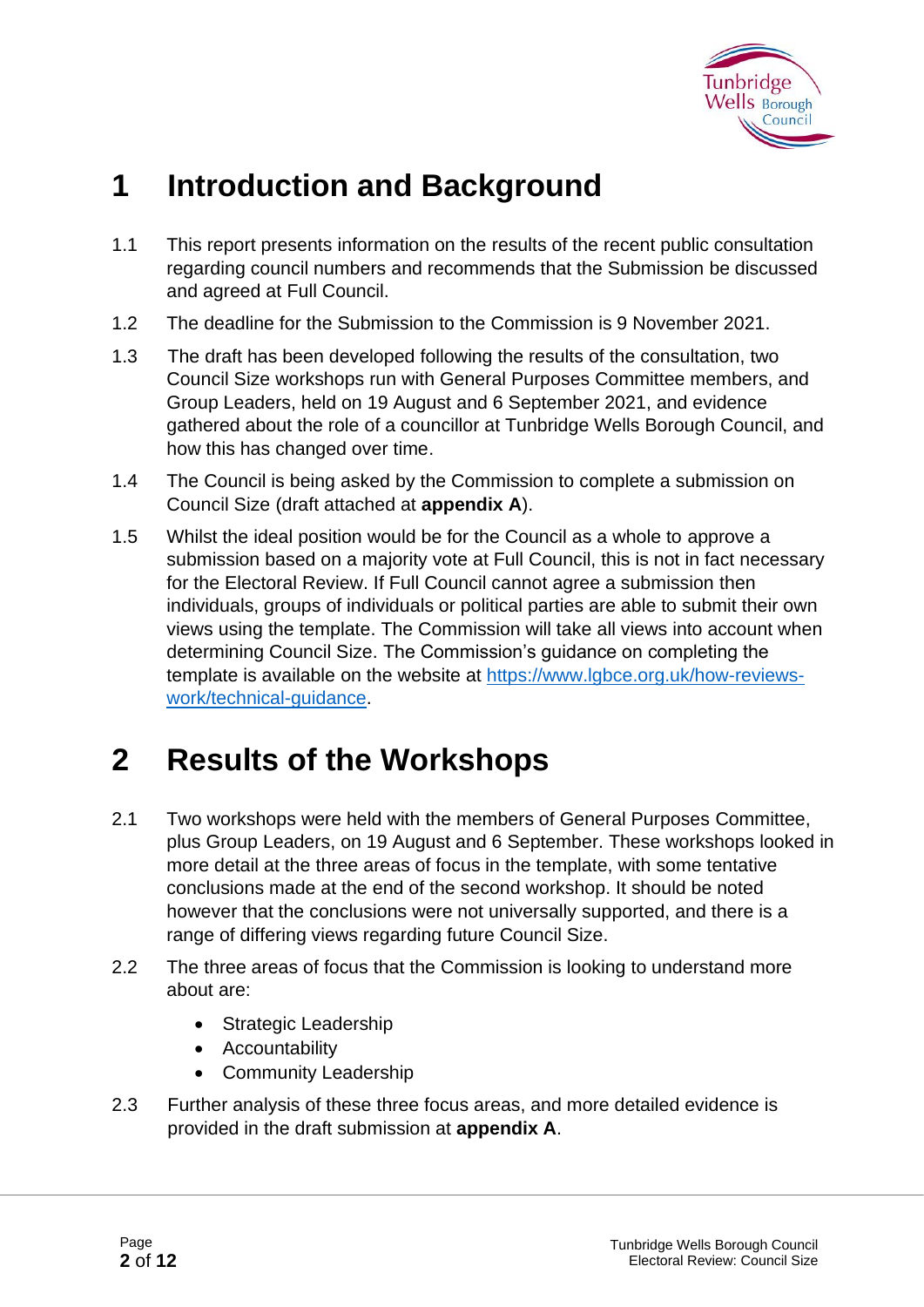#### **Strategic Leadership**

#### **Cabinet and Portfolios**

- 2.4 The section on strategic leadership seeks to understand how many councillors are needed to provide strategic leadership to the Council. It asks a series of questions around the Cabinet model of governance, how policy formation should work going forwards, and who should be involved in this.
- 2.5 Questions around the role and functioning of Cabinet and portfolio holders were accepted by members as being the preserve of the Leader of the Council. As such these questions were not discussed by the committee members.
- 2.6 The Council has operated a Cabinet of between five and six portfolio holders for a number of years. It was previously higher at seven members but has reduced over time. The portfolios are renewed at Annual Cabinet in May, and where necessary changes are made. However, as the Council has been steadily delivering the projects and ambitions set out in the original Five-Year Plan from 2014, there has been no need to change the portfolios or how they operate in any substantial way, and in fact this would have been detrimental to the delivery of the plan.
- 2.7 Going forwards, the Council will continue to deliver its core strategies and services, but over time several Council services have reduced in size or scope, or no longer continue to be provided. More evidence for this is provided in the Submission.

#### **Governance Model**

- 2.8 Workshop members had a fuller discussion on the governance model at the Council. The benefits of the current 'hybrid' system (which allows for pre-Cabinet scrutiny of Cabinet reports by backbench members) were discussed, alongside the potential benefits of a traditional committee system.
- 2.9 There was general consensus among workshop members that the current 'hybrid' system worked well and allowed backbench members and opposition parties the opportunity to be involved in policy making and key decision prior to them being made, whilst still retaining the benefits of a more streamlined model of decision making by Cabinet. One member of the workshop disagreed with this conclusion however and felt that a return to a committee system would be more democratic, allowing more members more involvement in all decisions being made. There was general recognition that a committee system would result in more meetings, as such costing more to administer. Most members felt this was a negative, however some did not.
- 2.10 In terms of making the current system more efficient and to allow for greater transparency a number of ideas from members were put forward:
	- Executive Members should not chair Cabinet Advisory Boards.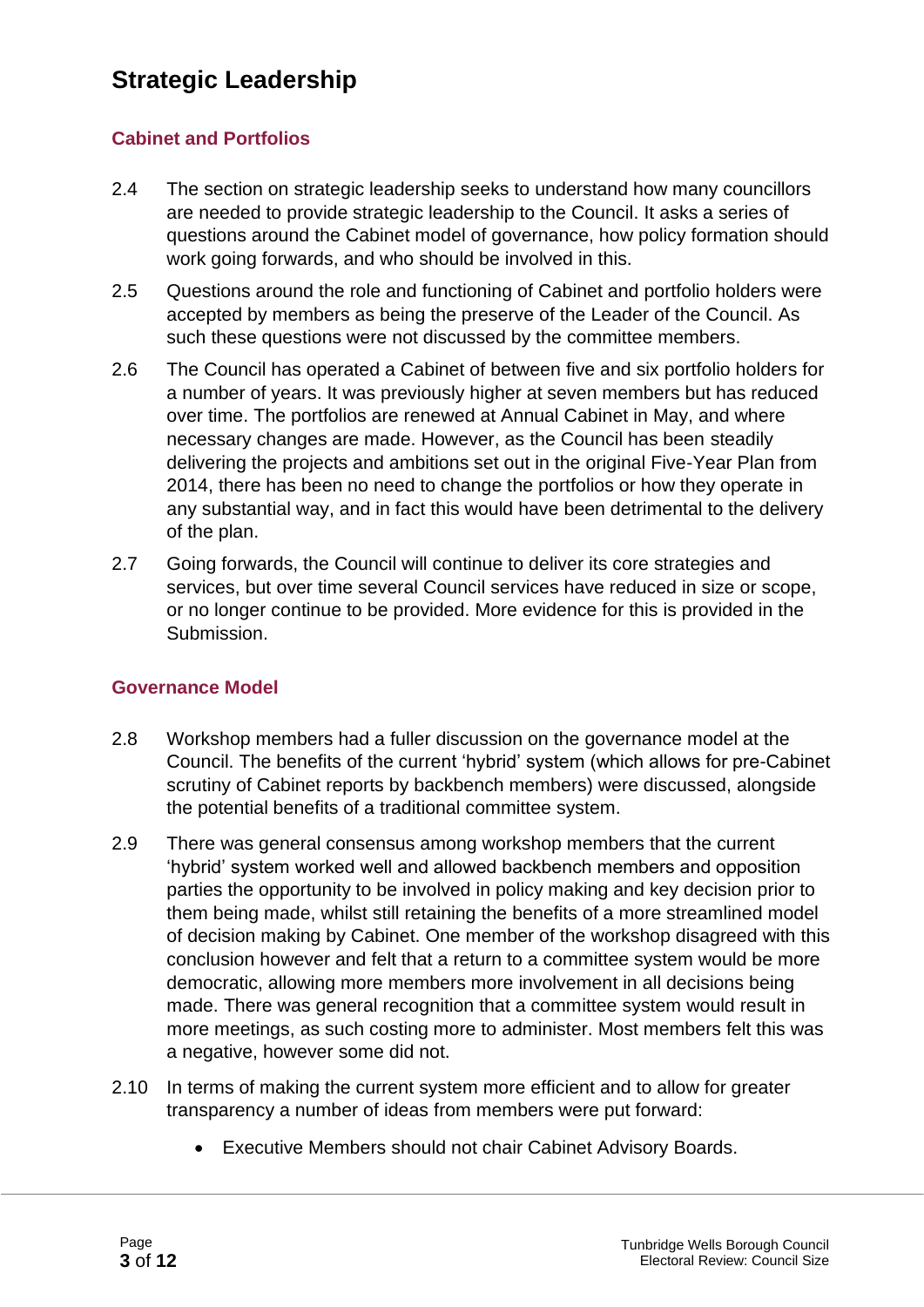- Chairs and Deputies should be voted in by individual committees.
- The workloads of the CABs were uneven.
- The minutes of Cabinet should reflect what was discussed at the CABs.
- A 'call-over' list could be introduced at the start of the CABs to allow items that are uncontroversial to be agreed immediately 'as read'.
- 2.11 Whilst the above changes would not necessarily lead to either greater or lesser numbers of members required for CAB meetings, several members could see how the current system could be amended for greater efficiency, which could lead to fewer members, although this view was not shared by all members.

## **Accountability**

#### **Scrutiny**

- 2.12 Members discussed Overview and Scrutiny and its role in the organisation. It was noted that the pre-scrutiny of Cabinet items was being done the Cabinet Advisory Boards, and that the Overview and Scrutiny Committee was more focussed on looking at issues that may not be on Cabinet's 'radar' in depth through its Task and Finish Groups.
- 2.13 It was noted that there is provision in the Constitution to hold two concurrent Task and Finish Groups, but that this was a rare occurrence, and in fact historically it had proven difficult to gain enough member interest in Task and Finish groups to set them up effectively. Some members felt that the number on the Overview and Scrutiny Committee could be reduced by around two.

#### **Statutory Functions**

2.14 Members discussed the regulatory committees and noted that significant changes had already been made to Planning Committee to make it more efficient, and that Licensing Committee needed a pool of members to ensure Sub Committees could be run effectively. Members recognised however that in several years both committees had run effectively whilst holding vacancies (and so committee numbers could potentially reduce).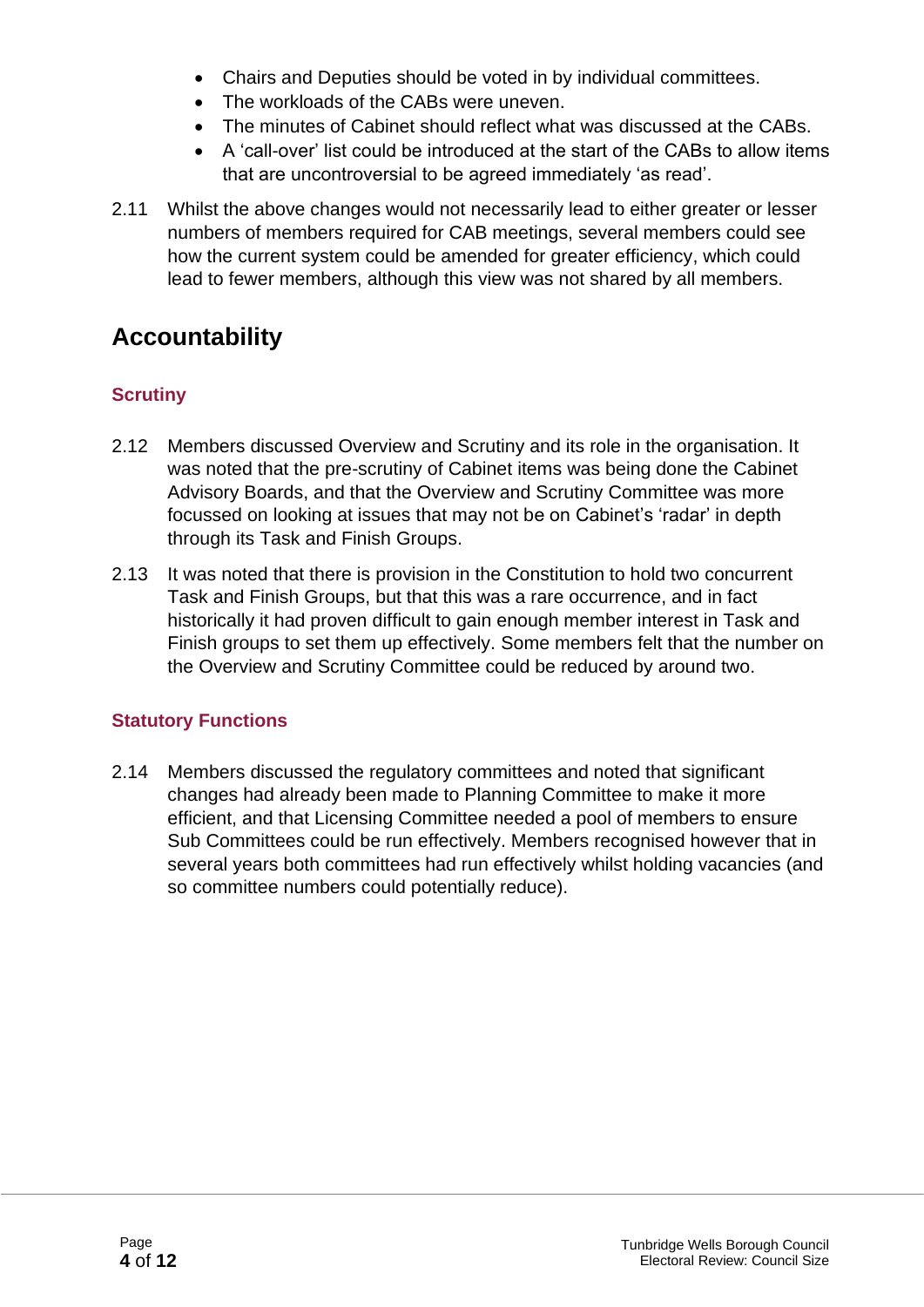|      | <b>Planning</b><br>vacancies | Licensing<br>vacancies |
|------|------------------------------|------------------------|
| 2021 |                              |                        |
| 2020 |                              |                        |
| 2019 |                              |                        |
| 2018 |                              |                        |

### **Community Leadership**

#### **Community Leadership & Ward Work**

- 2.15 Members had a wide-ranging discussion on the amount of ward work they were undertaking, the level of complexity and in particular the impact that social media had had on their time. Most members felt that the time they spent on ward work had increased over time, however some ideas were proposed as to how their time could be more efficiently used.
- 2.16 It was noted that there was a lot of duplication of effort between members, and between members and officers, and that a better ward-based website would deal with a lot of queries that members were dealing with instead. Alongside this, the trend towards self-service in council services was likely to have an impact on the number of residents needing assistance from council members. Not all members agreed that technological innovation and progress would reduce their ward workload, and there were mixed views expressed on this issue.

## **3 Evidence Analysis**

- 3.1 Further information is presented in the draft submission on the frequency of committee meetings over time and the types of work members have engaged in in the past and are undertaking now.
- 3.2 In 2012 the Council made significant changes to its governance system, introducing a hybrid system which combines the Cabinet and Overview and Scrutiny model with aspects of the Committee system through new Cabinet Advisory Boards. Alongside this, the Audit Committee and Standards Committee were combined into one Audit and Governance Committee to take account of the new Standards regime changes, and a number of working groups and 'lead member' or 'member champion' positions that were not adding significant value were disbanded. This has resulted in a 45 percent decrease in the number of committee meetings held in 2019/20 (the last year before the effects of the pandemic were felt) and 2010/11.
- 3.3 Following this in 2013 the Eastern Planning Committee and Western Planning Committee were combined into one Planning Committee.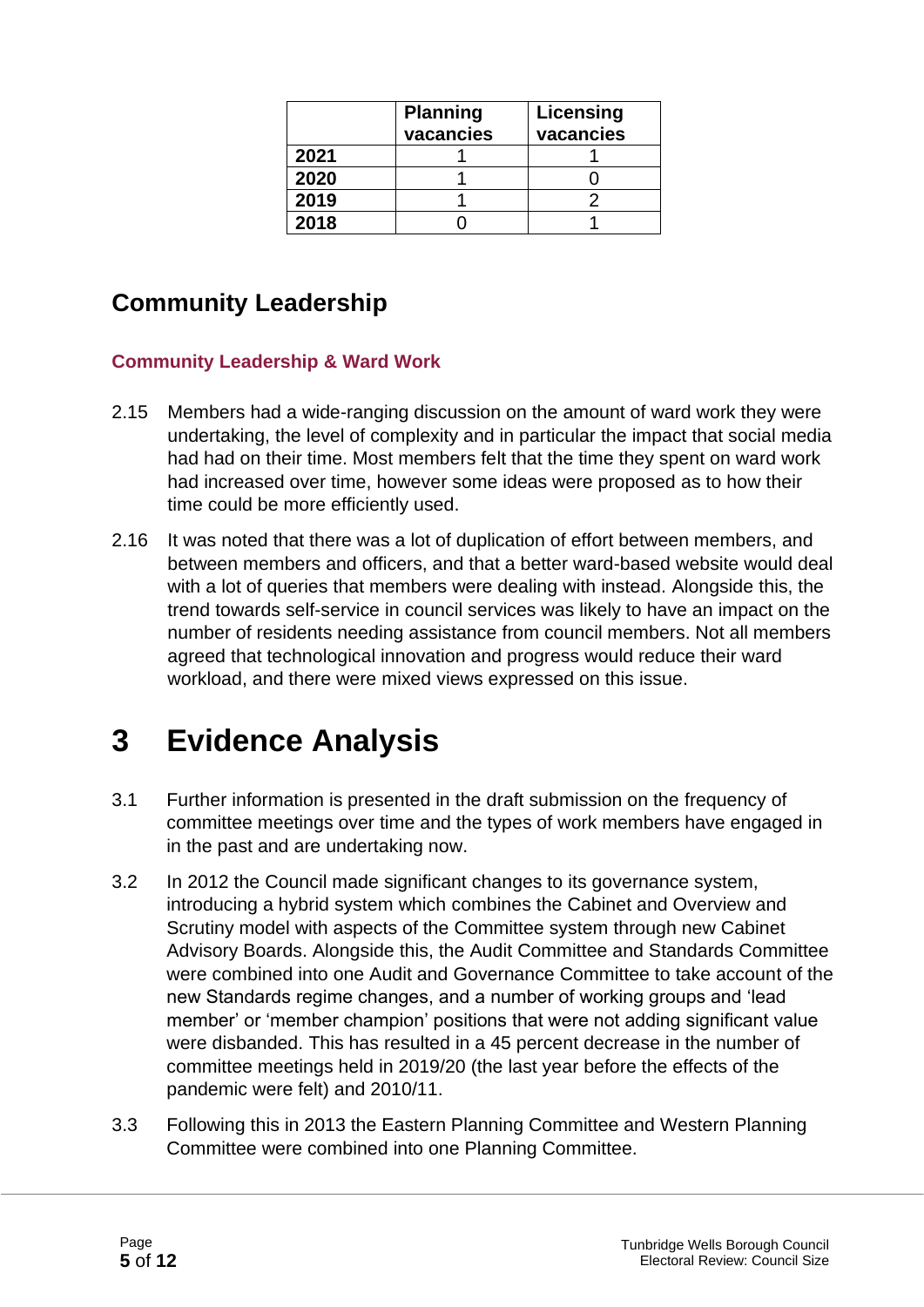- 3.4 Over time, other areas of member work within the Council have reduced as well, with fewer Licensing Sub Committee meetings as a result of changes to the Taxi licensing policy around 2017 so that minor infringements could be dealt with directly by the Licensing Officers through the issuing of penalty points, fewer Outside Bodies appointments required now compared to 2010/11, and a noted reduction in the amount of hours members were spending on ward work evidenced in the Joint Independent Remuneration Panel report of 2016 (an average of 15 hours recorded in 2010, compared with an average of 12.5 hours in 2016).
- 3.4 In terms of community leadership, there has been a slight increase in the number of community meetings as a new Parish Council (Rusthall Parish Council) was created in 2011, but otherwise this has mostly remained the same for the majority of members. Members did report through the workshops an increase in the amount of time they are spending on ward work, mainly attributable to social media and its impact. It is possible that introducing social media training for members may help them to manage this aspect of their workload however.
- 3.5 In summary then, across the focus areas that the Boundary Commission asks the Council to consider, it is apparent that there has been an overall reduction in the number of official responsibilities and requirements placed on members over time, and this change should be taken into account when arriving at a Council Size figure.

## **Public Consultation**

- 3.6 The Council ran a public consultation between Monday 26 July and Sunday 5 September which asked members of the public their views on the electoral system, and on Council Size. There were 467 online responses, 48 paper responses from adverts placed in local newspapers, and two email response. Some online responses were from Parish and Town Councillors who chose to respond individually rather than as an organisation. There were nine organisation responses; seven from Parish Councils; one from the Royal Tunbridge Wells Town Forum; and one from the Royal Tunbridge Wells and Area Access Group.
- 3.7 The full results of the consultation were circulated to members separately, but in summary 255 online and paper responses chose fewer Councillors, 205 responses chose to remain 48 councillors and 56 chose more Councillors. One respondent did not fill in this question.
- 3.8 Of the organisational responses that were received, Bidborough, Capel, Cranbrook & Sissinghurst, Frittenden, Goudhurst, and Sandhurst Parish Councils chose to remain with 48 Councillors, the Royal Tunbridge Wells Town Forum chose fewer Councillors, and Horsmonden Parish Council and the Royal Tunbridge Wells and Area Access Group did not specifically answer this question. From their response, the Royal Tunbridge Wells and Area Access Group suggested more Councillors might be suitable if a uniform pattern of two member wards could be arranged.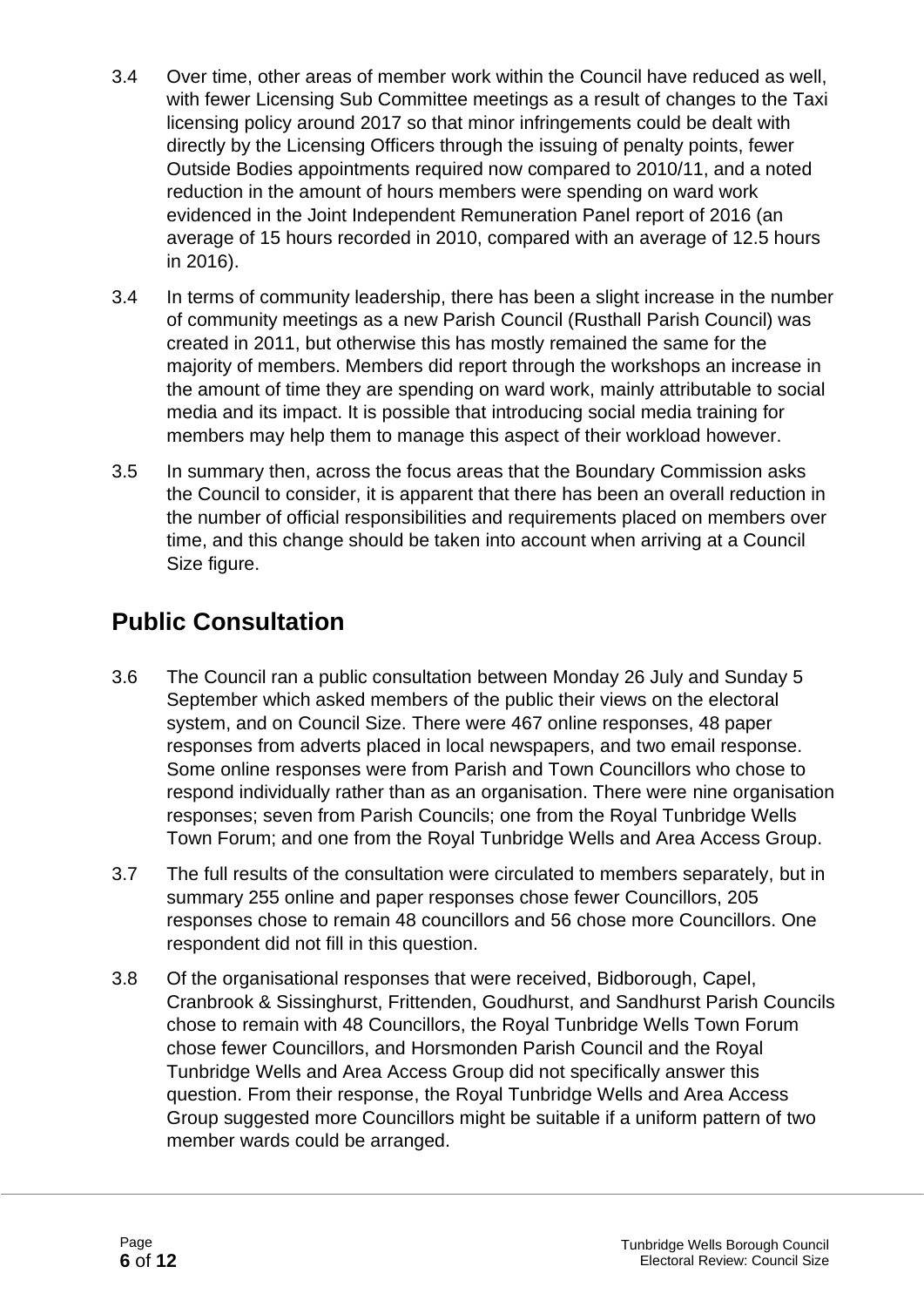

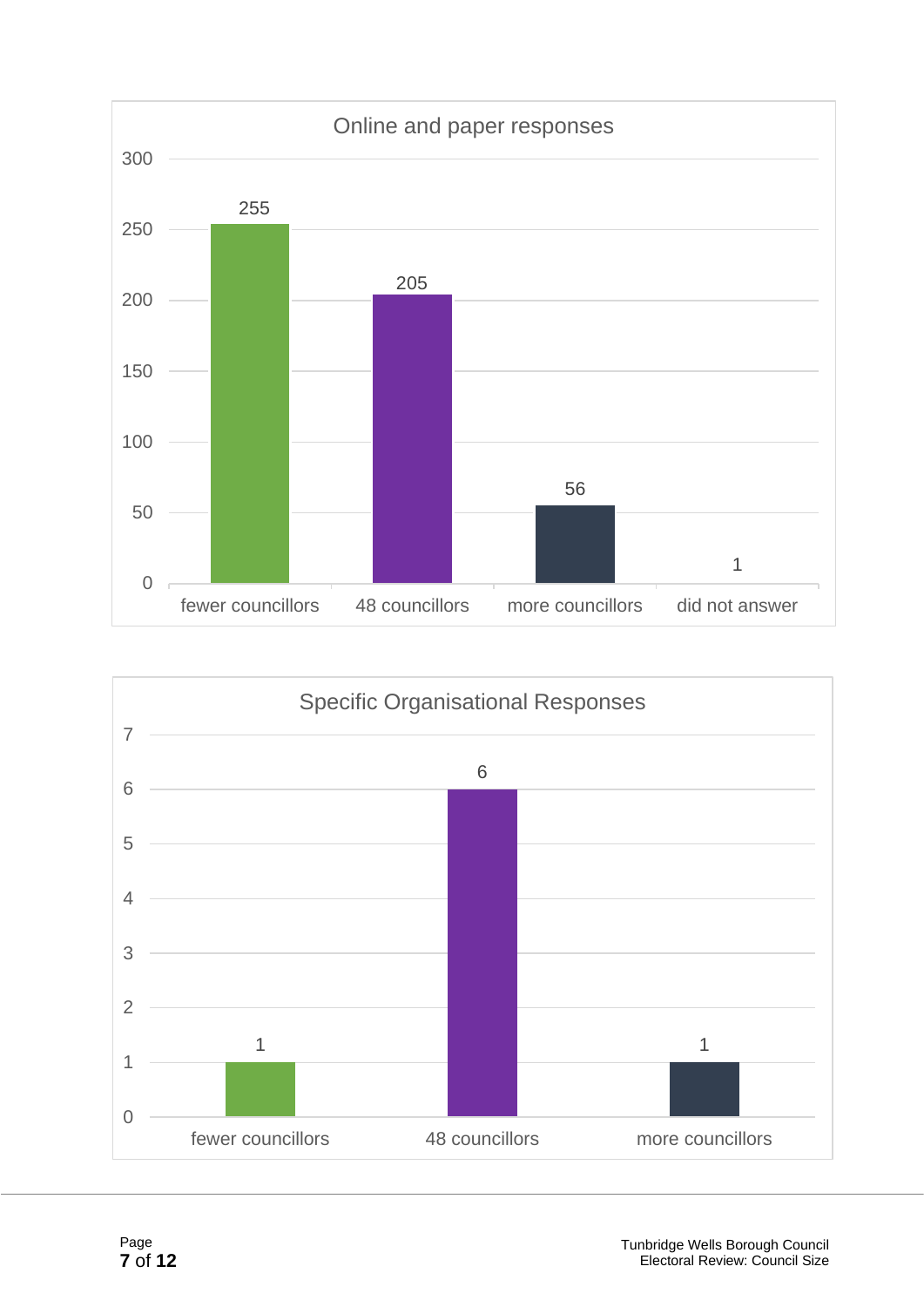## **4 Preferred Option and Reason**

- 4.1 This report sets out the findings of the two workshops on Council Size, the results of the public consultation and evidence that has been gathered in relation to the focus areas considered by the Commission when determining Council Size.
- 4.2 Full Council will need to consider all of the evidence presented, including the analysis in the Submission, and determine an appropriate Council Size. Should the Council continue to elect by thirds, this number will need to be divisible by three.
- 4.3 The General Purposes Committee has recommended a number of 48 Councillors for the Submission, however the number is for Full Council to determine and decide. If the Council is unable to agree a number, Submissions on Council Size can be alternatively made by individuals or Groups on the Council, or locally.

## **5 Implementation**

5.1 Any Submissions will need to be sent to the Boundary Commission by 9 November 2021. The Commission will then make a determination on Council Size by December 2021, for implementation in 2024.

## **6 Appendices and Background Documents**

Appendices:

• Appendix A: Draft Council Size Submission

Background Papers:

- Public consultation responses (circulated separately to members)
- LGBCE Council Size Submission Guidance [https://www.lgbce.org.uk/how](https://www.lgbce.org.uk/how-reviews-work/technical-guidance)[reviews-work/technical-guidance](https://www.lgbce.org.uk/how-reviews-work/technical-guidance)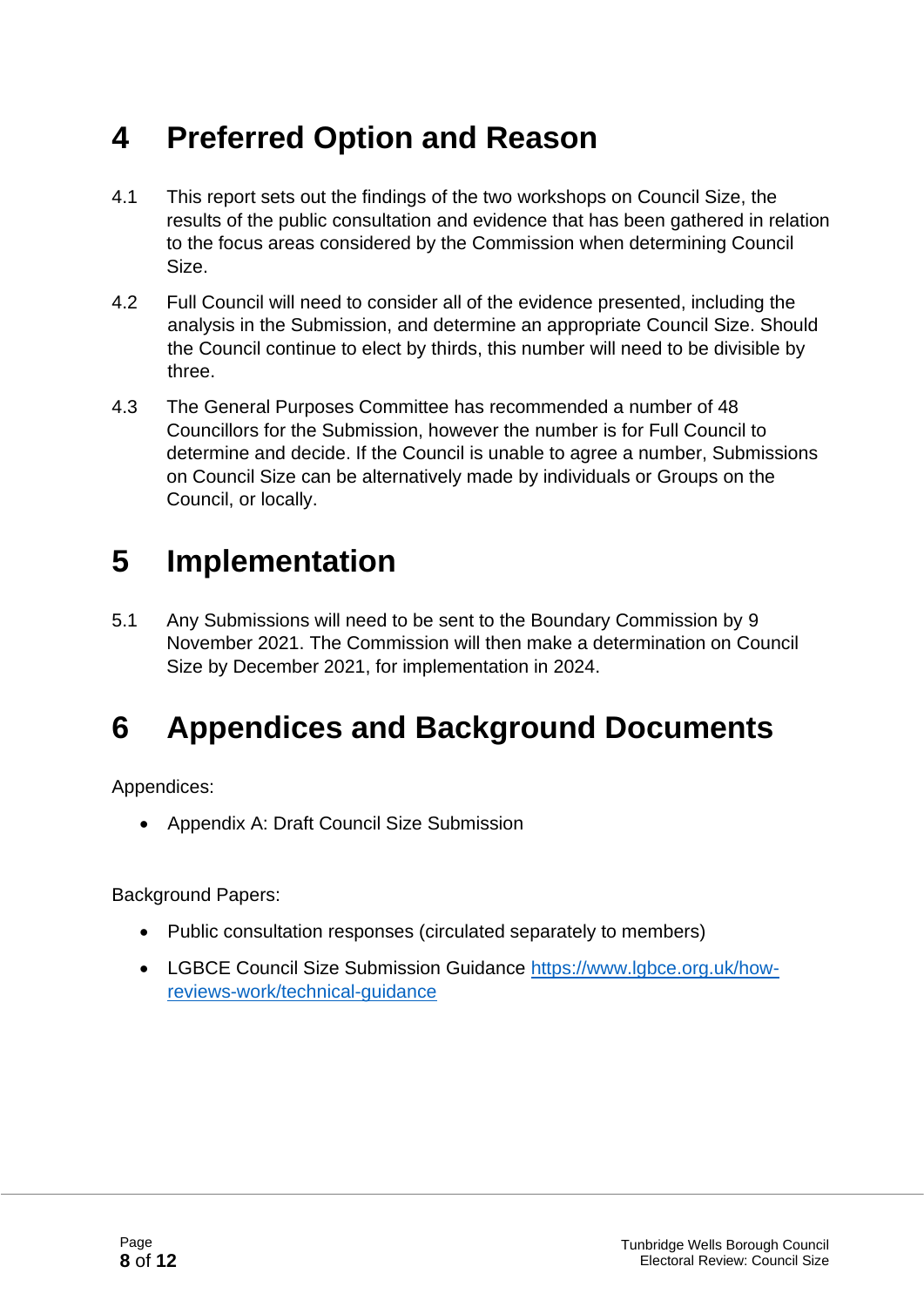

## **7 Cross Cutting Issues**

## **A. Legal (including the Human Rights Act)**

The Local democracy, Economic Development and Construction Act 2009, Part 3, section 56 provides that the Local Government Boundary Commission for England may at any time (a) conduct a review of all or any part of the area of a principal council, and (b) recommend whether a change should be made to the electoral arrangements for the area of the principal council.

The recommendations in this report regarding the Council Size Submission at appendix A forms part of the consultation response that the Council is entitled to provide to the LGBC as part of its duty to review the electoral arrangements and consult with the Council and other interested parties.

Patricia Narebor, Head of Legal Services, 13 September 2021

### **B. Finance and Other Resources**

The number of Councillors on the Council has a financial impact, with all councillors receiving at basic allowance, and other Councillors received Special Responsibility Allowances. Any change to the number of Councillors (either a reduction or increase) will need to be taken account of at the appropriate time when setting the future budget for the Council.

Jane Clarke, Head of Policy and Governance, 13 September 2021

## **C. Staffing**

There are no staffing issues to consider as part of this review.

Jane Clarke, Head of Policy and Governance, 13 September 2021

### **D. Risk Management**

There are no risk management issues to consider as part of this review.

Jane Clarke, Head of Policy and Governance, 13 September 2021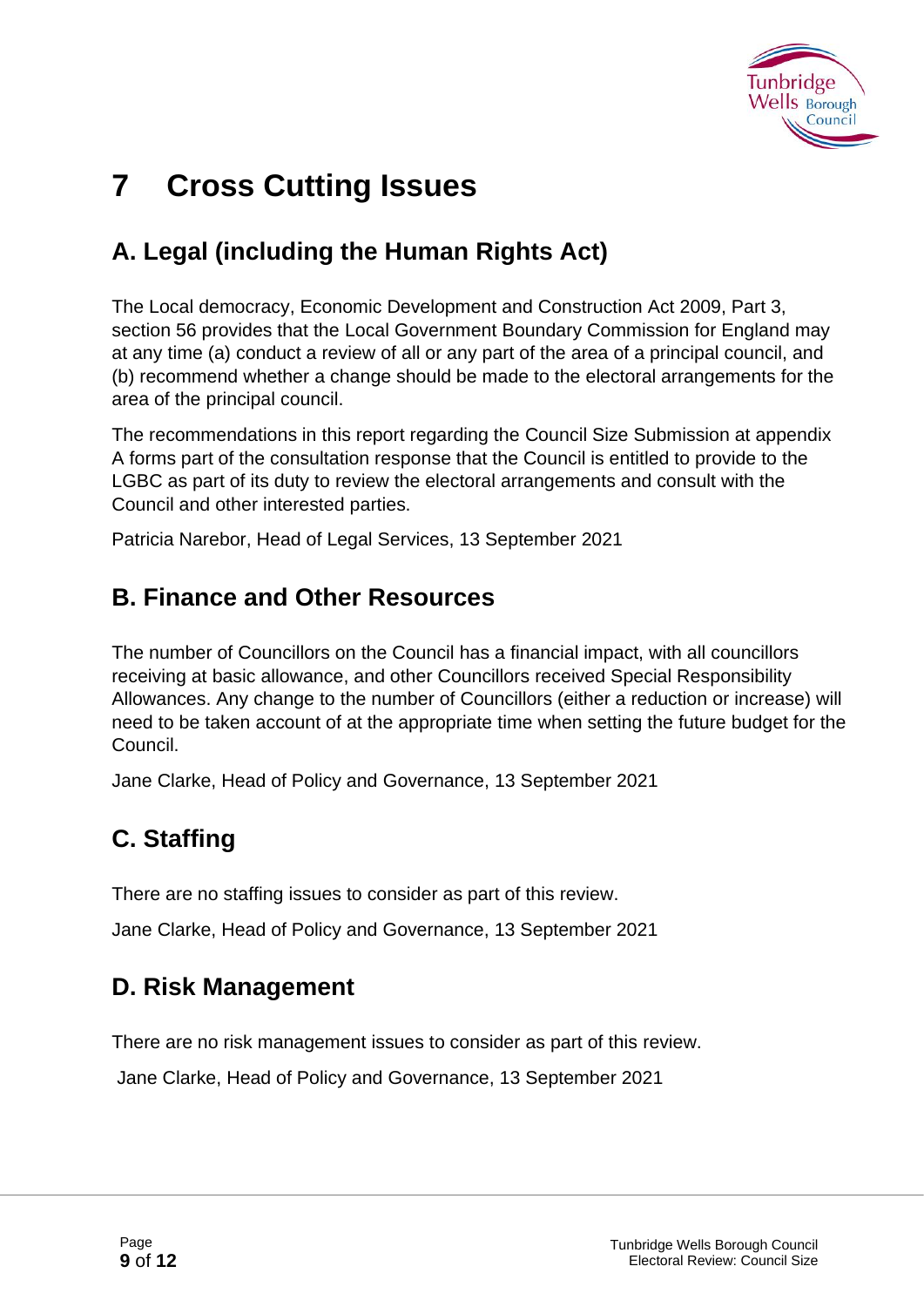## **E. Environment and Sustainability**

There are no environment or sustainability issues to consider as part of this review.

Section 40, National Environment and Rural Communities Act 2006

*40(1) Every public authority must, in exercising its functions have regard so far as is consistent with the proper exercise of those functions, to the purpose of conserving biodiversity.*

Section 85, Countryside and Rights of Way Act 2000

*85(1) In exercising or performing any functions in relation to, or so as to affect, land in an area of outstanding natural beauty, a relevant authority shall have regard to the purpose of conserving and enhancing the natural beauty of the area of outstanding natural beauty.*

Jane Clarke, Head of Policy and Governance, 13 September 2021

## **F. Community Safety**

There are no community safety issues to consider as part of this review.

Section 17, Crime and Disorder Act 1998

*17(1) Without prejudice to any other obligation imposed on it, it shall be the duty of each authority to which this section applies to exercise its various functions with due regard to the likely effect of the exercise of those functions on, and the need to do all that it reasonably can to prevent, crime and disorder in its area.*

Jane Clarke, Head of Policy and Governance, 13 September 2021

## **G. Equalities**

There are no equalities issues to consider as part of this review, as it is simply looking at total numbers. Some equalities issues have been raised around the role of a councillor, and how accessible the role is to different parts of society, in particular for some who have a protected characteristic such as age or gender, but this relates to the role itself and how this is supported, rather than the number of councillors on the Council.

Section 149, Equality Act 2010

*149(1) A public authority must, in the exercise of its functions, have due regard to the need to –*

*(a) eliminate discrimination, harassment, victimisation and any other conduct that is prohibited by or under this Act;*

*(b) advance equality of opportunity between persons who share a relevant protected characteristic and persons who do not share it;*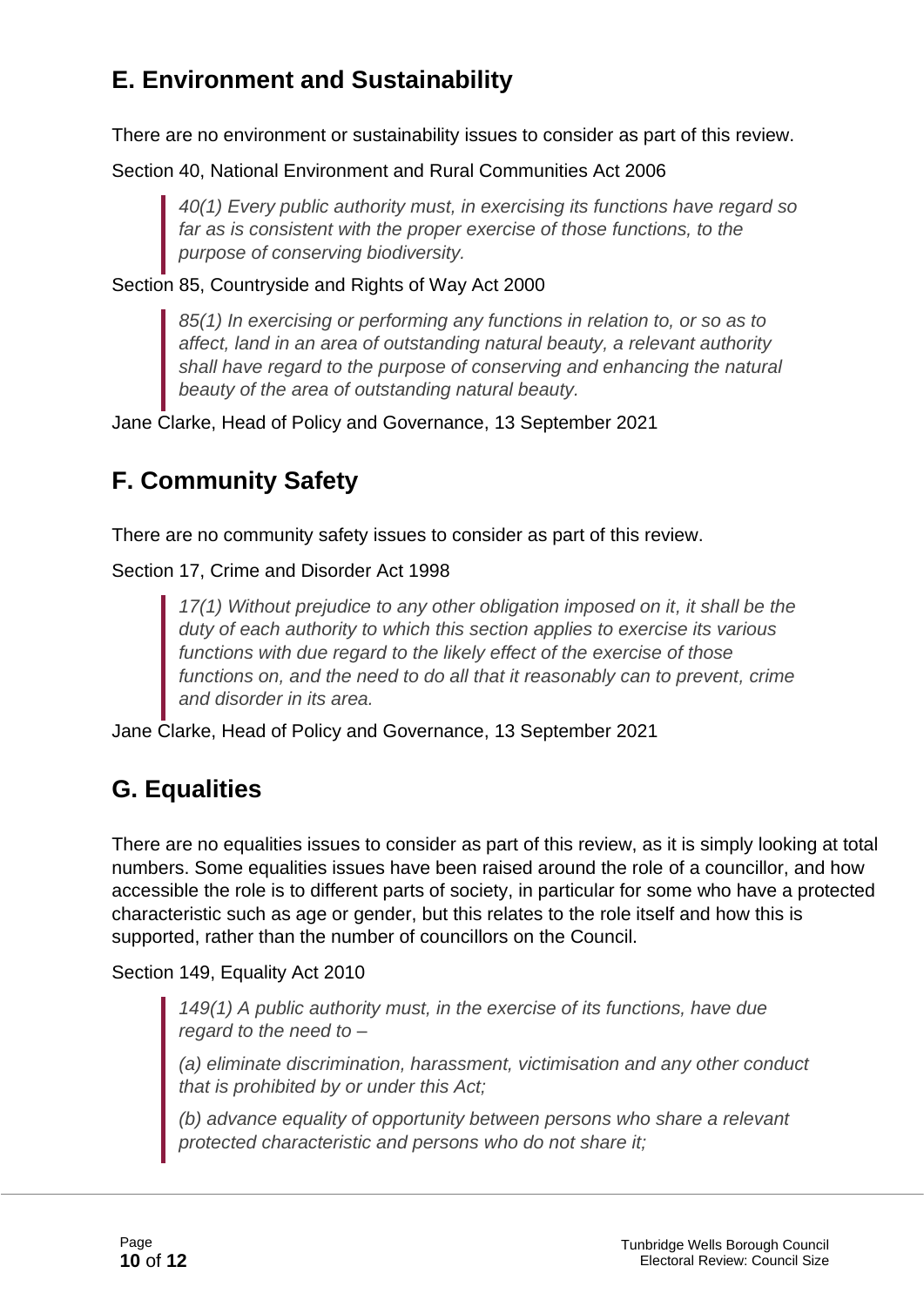*(c) foster good relations between persons who share a relevant protected characteristic and persons who do not share it.*

Jane Clarke, Head of Policy and Governance, 13 September 2021

## **H. Data Protection**

The public consultation on council size included personal comments made by individuals. This information has not been released publicly but has been shared with Councillors to assist with their decision-making.

Article 5, General Data Protection Regulation 2016

*1. Personal data shall be:*

*(a) processed lawfully, fairly and in a transparent manner in relation to the data subject;*

*(b) collected for specific, explicit and legitimate purposes and not further processed in a manner that is incompatible with those purposes;*

*(c) adequate, relevant and limited to what is necessary in relation to the purposes for which they are processed;*

*(d) accurate and, where necessary, kept up to date;*

*(e) kept in a form which permits identification of data subjects for no longer than is necessary for the purposes for which the personal data are processed;*

*(f) processed in a manner that ensures appropriate security of the personal data, including protection against unauthorised or unlawful processing and against accidental loss, destruction or damage, using appropriate technical or organisational measures.*

Jane Clarke, Data Protection Officer, 13 September 2021

## **I. Health and Safety**

There are no health and safety issues to consider as part of this review.

Jane Clarke, Head of Policy and Governance, 13 September 2021

## **J. Health and Wellbeing**

There are no health and wellbeing issues to consider as part of this review.

*1. Areas of deprivation: Will the proposal have an impact (positive of negative) on those living in areas of deprivation within the borough (40% most deprived in the country). These are Sherwood, Southborough and High Brooms, Broadwater and Rusthall.*